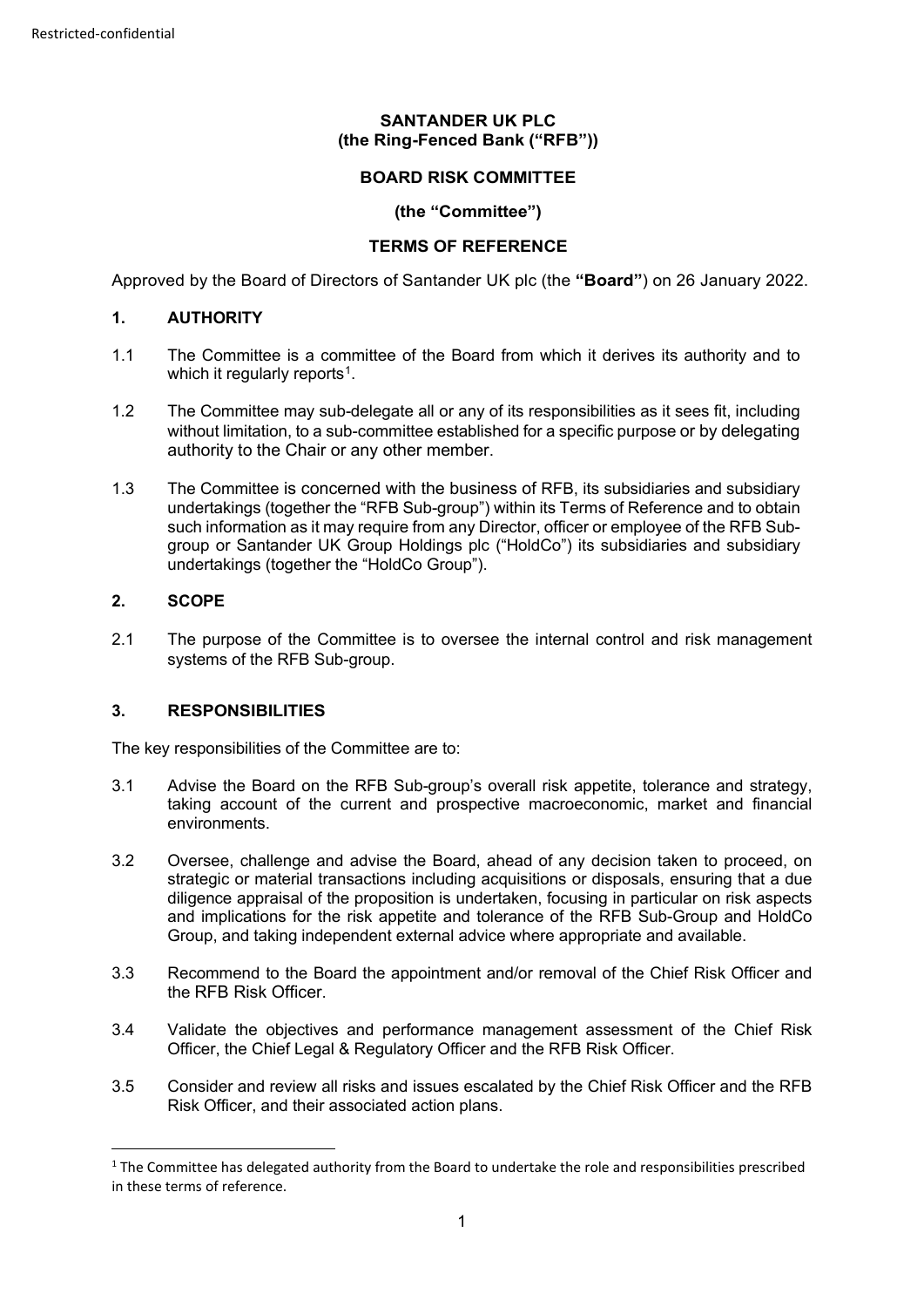- 3.6 Review the RFB Sub-group's enterprise-wide risk profile by way of business updates provided by the First Line of Defence:
	- 3.6.1 To include the effectiveness of internal controls and risk management systems
	- 3.6.2 To include management's response to the recommendations and reports of the Chief Risk Officer and the RFB Risk Officer.
	- 3.6.3 At a frequency to be recommended by the Chief Risk Officer and the RFB Risk Officer.
- 3.7 Review the RFB Sub-group's enterprise-wide risk profile by way of regular reports and updates on each key risk type, to the extent applicable, provided by the Second Line of Defence:
	- 3.7.1 To include the effectiveness of internal controls and Risk Management systems.
	- 3.7.2 At a frequency to be recommended by the Chief Risk Officer and the RFB Risk Officer.
- 3.8 Consider and approve the remit of the Risk Function and review its independence, the adequacy of resources and access to information to enable it to perform its function effectively.
- 3.9 Provide advice, oversight and challenge to embed and maintain a supportive risk culture throughout the RFB Sub-group.
- 3.10 Review and recommend for approval, the Board Risk Committee Report and other riskrelated sections or statements contained within the annual report and accounts and half yearly report
- 3.11 Have regard to relevant advice from the Board Audit Committee and Internal Audit Function concerning effectiveness of the RFB Sub-group's control framework.
- 3.12 Ensure the Chief Risk Officer and RFB Risk-Officer are given the right of direct access to the Board and to members of the Committee, to the HoldCo board risk committee and the Banco Santander, S.A. group risk committee.
- 3.13 Keep under review the RFB Sub-group's overall risk assessment processes.
- 3.14 Review regularly and approve the parameters used in these measures and the methodology adopted.
- 3.15 From a capital risk perspective, to recommend the approval of the declaration and payment of dividends by the RFB.
- 3.16 Receive regular updates on financial crime compliance measures and risks including money laundering, bribery and corruption and sanctions compliance and monitor KPIs to measure progress to return to approved Board risk appetite and sustain returns to Board risk appetite

### **Risk Framework and Risk Type Frameworks**

- 3.17 Review and approve specific risk frameworks as agreed from time to time.
- 3.18 Review and approve the Risk Activity frameworks identified in the RFB Sub-group's Risk Framework: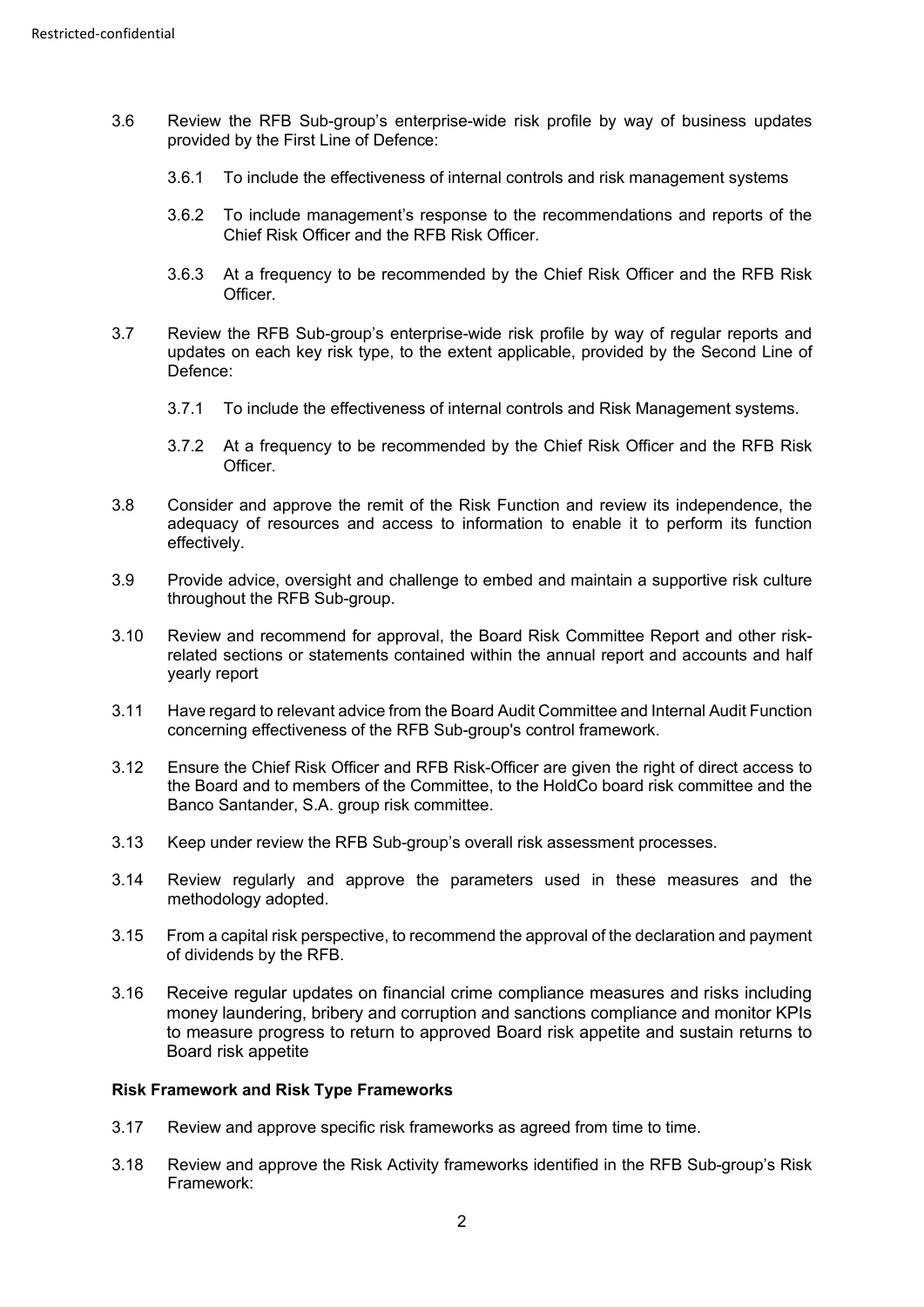- Risk Governance Documentation:
- Risk Appetite; and
- Stress Testing.
- 3.19 Review the RFB Sub-group's capability to identify and manage new risks and risk types.
- 3.20 Oversee and challenge:
	- 3.20.1 the day-to-day risk management actions and oversight arrangements;
	- 3.20.2 adherence to the RFB Sub-group's risk frameworks and policies;
- 3.21 Receive reports from the SMF16 on the adequacy and effectiveness of the compliance function and oversee the implementation of any necessary remedial action.

### **Risk Appetite**

- 3.22 Review proposals for the RFB Sub-group's Risk Appetite on at least an annual basis and recommend these to the Board for approval.
- 3.23 Review reports on any breaches of Risk Appetite and the adequacy of any proposed action.
- 3.24 Delegate to the Chair of the Committee, authority to approve urgent proposals to change risk appetite concentration limits in between Committee meetings, with all such material changes being reported to the members of the Committee and to the Board promptly.
- 3.25 Review and recommend to the Board regulatory submissions including, for approval on at least an annual basis, the RFB's Individual Liquidity Adequacy Assessment Process and Individual Capital Adequacy Assessment Process.
- 3.26 Oversee and challenge the design and execution of stress and scenario testing, including those required by regulators.

# **4 MEMBERS**

- 4.1 The Committee shall be made up of at least three members, all of whom shall be Independent Non-Executive Directors[2](#page-2-0). At least two members shall be RFB Double Independent[3](#page-2-1) Non-Executive Directors.
- 4.2 Members of the Committee shall be appointed by the Board (upon recommendation of the Board Nomination Committee) and in consultation with the Committee Chair. Members of the Committee will have collectively appropriate knowledge, expertise and professional experience concerning remuneration policies and practices, risk management and control activities relevant to the alignment of the RFB Sub-group's remuneration arrangements with its risk and capital profiles.

# **5 ATTENDEES**

5.1 Only members of the Committee have the right to attend Committee meetings. Standing attendees shall be the Board Chair, Chief Risk Officer, Chief Financial Officer and RFB

<span id="page-2-0"></span><sup>&</sup>lt;sup>2</sup> INED has the meaning set out at section D.2.(ii) (B) of the Santander UK Group Framework.

<span id="page-2-1"></span><sup>&</sup>lt;sup>3</sup> Double Independent Non-Executive Directors are those RFB INEDs that are a senior management function holder for the RFB and not also an employee or director of any other member of the RFB group other than an RFB affiliate.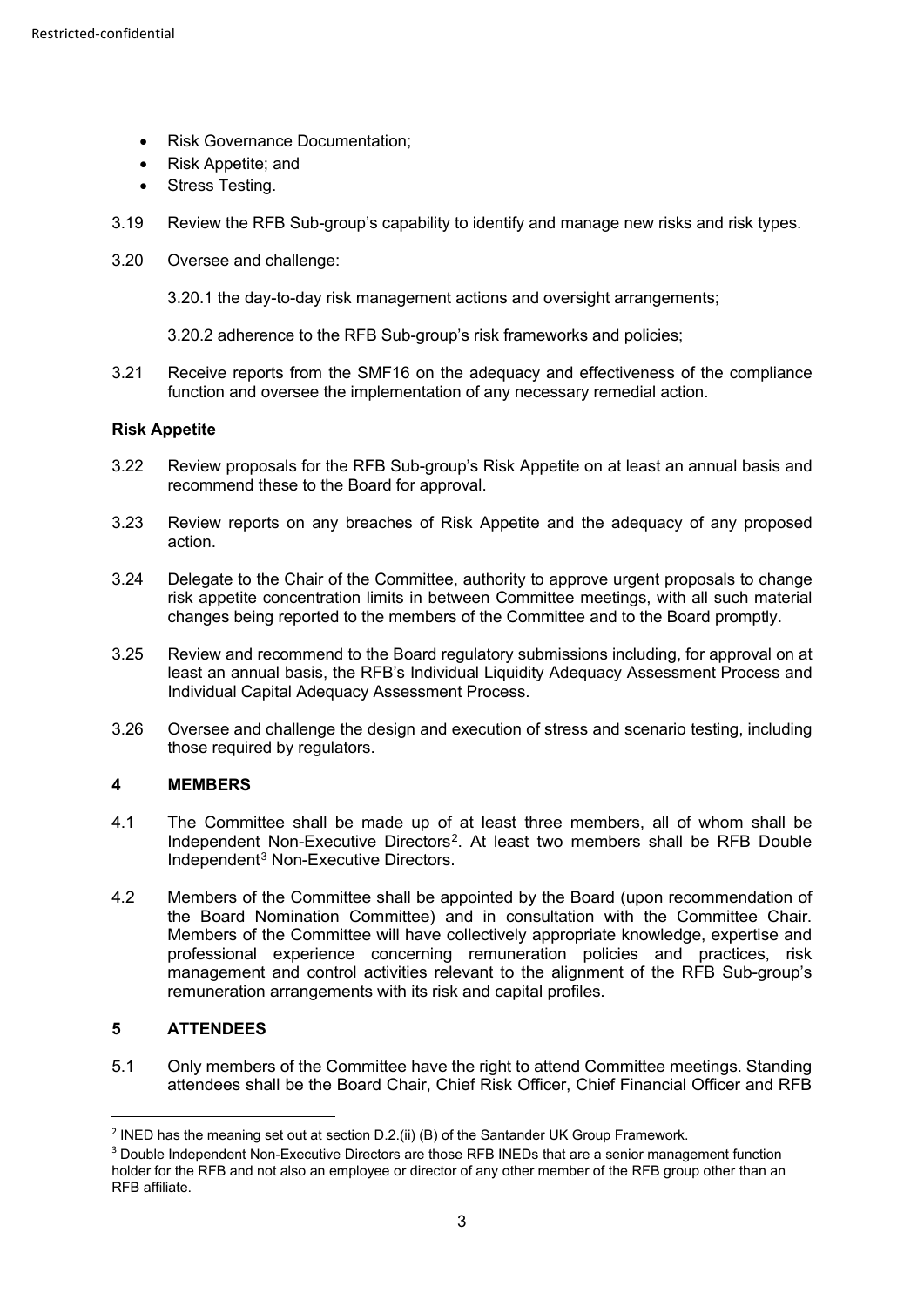Risk Officer. Other Directors, the Heads of the Risk, Compliance, Legal, Finance and Internal Audit functions together with External Audit may be invited to attend all or part of any meeting as and when appropriate or necessary, at the discretion of the Committee Chair. The Committee Chair retains the discretion to invite any other individual to attend for all or part of any meeting as presenter or observer (subject to any conflicts of interest).

### **6 CHAIR**

- 6.1 Upon recommendation of the Board Nomination Committee, the Board shall appoint the Committee Chair who shall be an Independent Non-Executive Director.
- 6.2 In the absence of the Committee Chair and/or an appointed deputy, the remaining members present shall elect one of themselves to chair the meeting.

# **7 QUORUM**

7.1 The quorum necessary for the transaction of business shall be two members one of whom must be a Double Independent Non-Executive Director. A duly convened meeting of the Committee at which a quorum is present shall be competent to exercise all or any of the authorities, powers and discretions vested in or exercisable by the Committee.

### **8 SECRETARY**

8.1 The Committee Secretary shall be a member of the Secretariat as agreed with the CommitteeChair.

## **9 MINUTES**

9.1 The Committee Secretary shall minute the proceedings, which shall be circulated promptly to all members of the Committee, once agreed by the Committee Chair, and to all members of the Board (subject to any actual or potential conflicts of interest restricting such circulation).

# **10 NOTICE AND FREQUENCY OF MEETINGS**

- 10.1 The Committee shall meet at least four times a year at appropriate times as determined by the Committee Chair and otherwise as required. Meetings of the Committee and the HoldCo Board Risk Committee may be held concurrently where it is considered appropriate to do so but at least twice each year the Committee shall consider separately from the HoldCo Board Risk Committee matters specific to the RFB alone.
- 10.2 Meetings of the Committee shall be convened by the Committee Secretary at the request of the Committee Chair or any of its members.
- 10.3 Unless otherwise agreed, notice of each meeting confirming the venue, time and date together with an agenda of items to be discussed, shall be forwarded to each member of the Committee and, as appropriate, any other person required to attend, not later than five business days before the date of the meeting. Supporting papers shall be sent to Committee members and to other attendees as appropriate, at the same time.

### **11 ADVICE**

11.1 The Committee is authorised to obtain any information it requires from any employee of the RFB Sub-group in order to perform its duties and, at the RFB's expense, obtain outside legal or other professional advice on any matter within its Terms of Reference. The Committee will ensure the proper involvement of control and other functions (e.g. HR and Legal) within their respective areas of expertise. The Committee is also